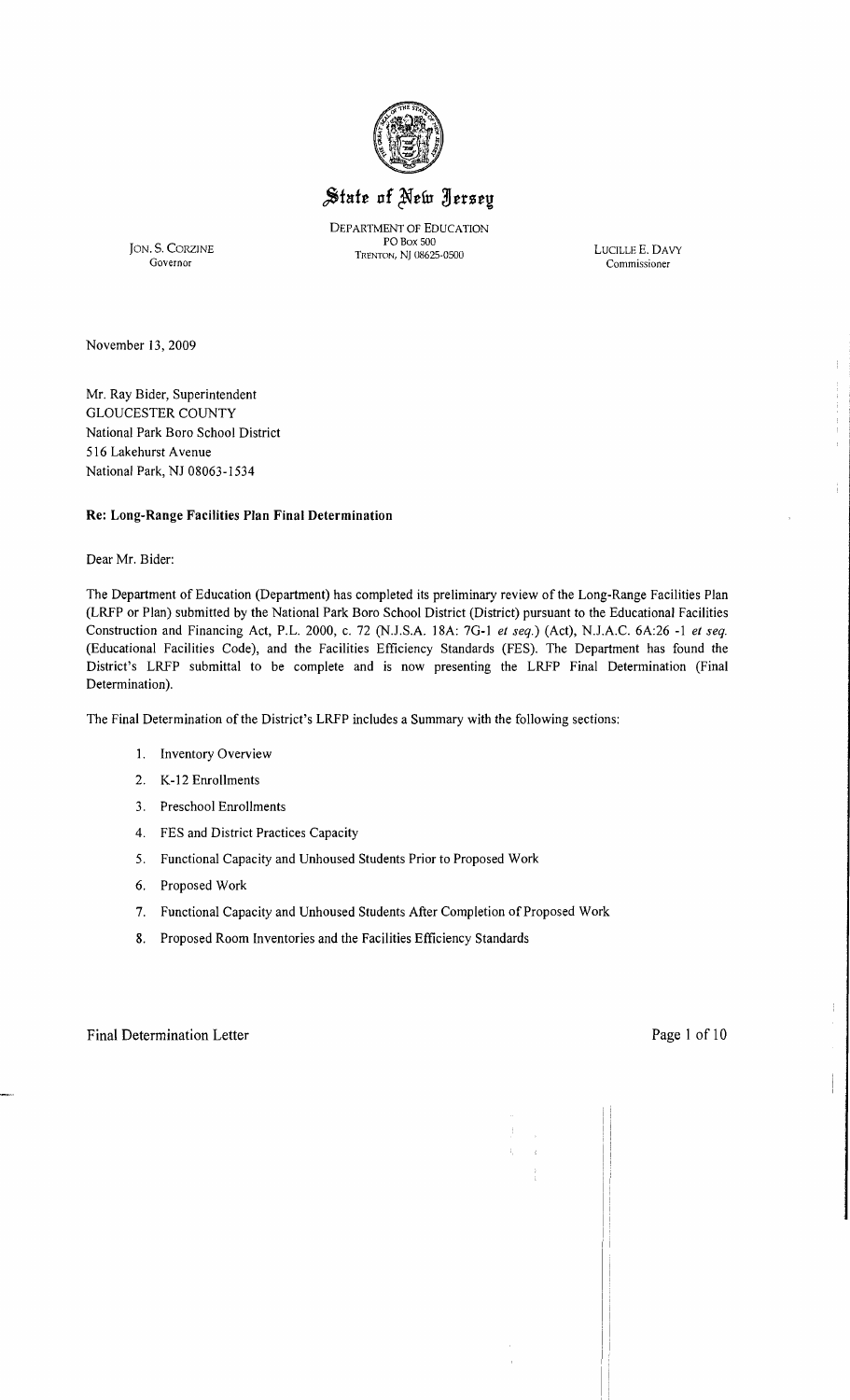Major LRFP approval issues include the adequacy of the LRFP's proposed enrollments, school capacities, and educational spaces. Approval of the LRFP, and any projects and costs listed therein, does not imply approval of an individual school facilities project or its corresponding costs and eligibility for State support under the Act. Similarly, approval of the LRFP does not imply approval of portions of the Plan that are inconsistent with the Department's FES and proposed building demolition or replacement. Determination of preliminary eligible costs and final eligible costs will be made at the time of the approval of a particular school facilities project pursuant to N.J.S.A. 18A:7G-5. The District must submit a feasibility study as part of the school facilities project approval process, pursuant to N.J .S.A. 18A:7G-7b, to support proposed building demolition or replacement. The feasibility study should demonstrate that a building might pose a risk to the safety of the occupants after rehabilitation or that rehabilitation is not cost-effective.

Following the approval of the LRFP, the District may submit an amendment to the approved LRFP for Department review. Unless and until an amendment to the LRFP is submitted to and approved by the Commissioner of the Department pursuant to NJ.S.A. 18A:7G-4(c), the approved LRFP shall remain in effect. The District may proceed with the implementation of school facilities projects that are consistent with the approved LRFP whether or not the school facilities project contains square footage that may be ineligible for State support.

We trust that this document will adequately explain the Final Determination and allow the District to move forward with the initiation of projects within its LRFP. Please contact Glenn Ferguson at the Office of School Facilities at (609) 943-5674 with any questions or concerns that you may have.

Sincerely,

Lucile 20ay

Lucille E. Davy Commissioner

Enclosure

c: John Hart, Chief of Staff

Mark Stanwood, Gloucester County, Executive County Superintendent Bernard E. Piaia, Director, School Facilities, Office of the Chief of Staff Susan Kutner, Director, Policy and Planning, School Facilities, Office of the Chief of Staff Glenn Ferguson, County Manager, School Facilities, Office of the Chief of Staff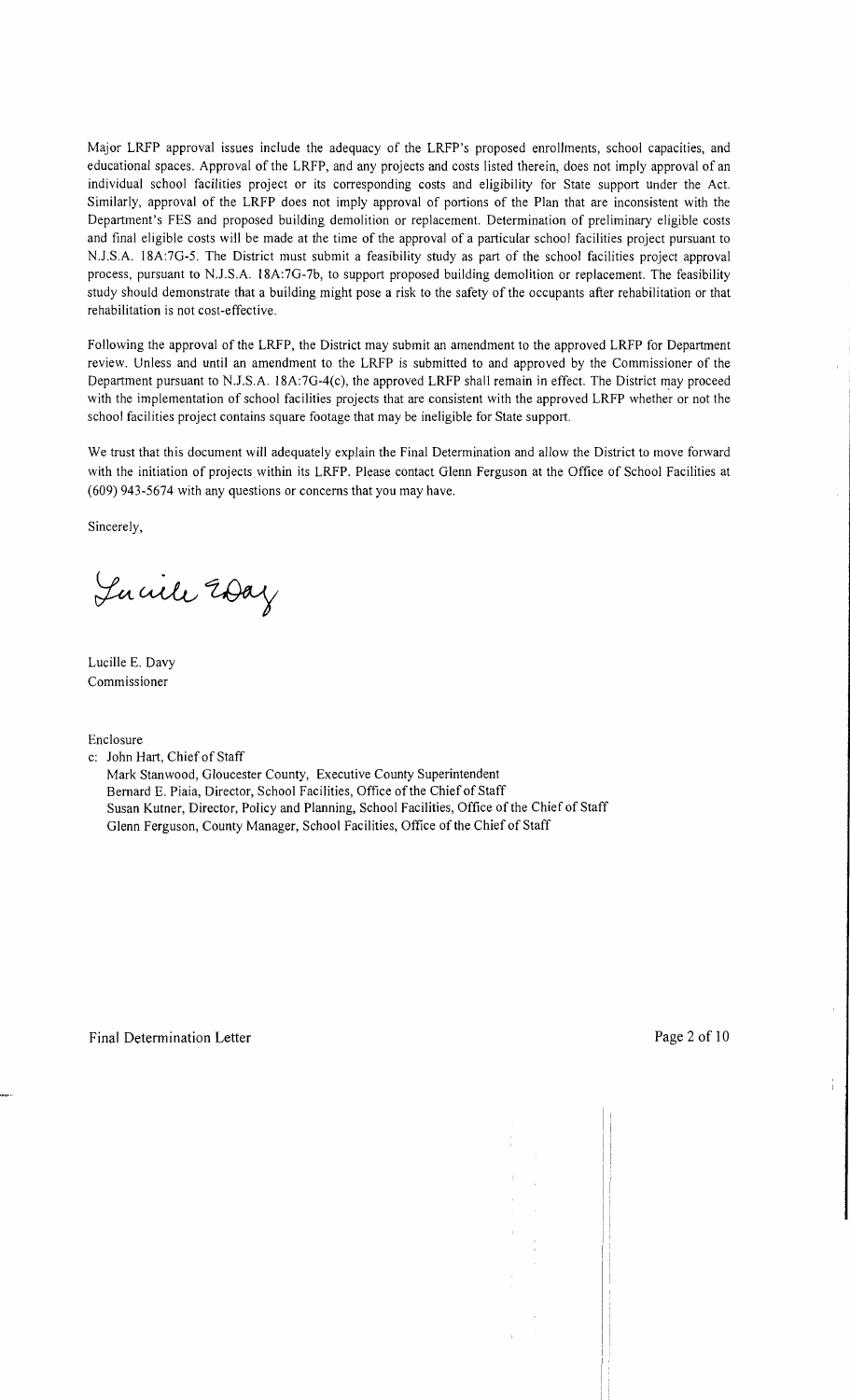## LONG-RANGE FACILITIES PLAN **Final Determination Summary**

#### National Park Boro School District

The Department of Education (Department) has completed its review of the Long-Range Facilities Plan (LRFP or Plan) submitted by the National Park Boro School District (District) pursuant to the Educational Facilities Construction and Financing Act, P.L. 2000, *c.n* (N.J.S.A. 18A:7G-I *et seq.)* (Act), N.J.A.C. 6A:26-1 et seq. (Educational Facilities Code), and the Facilities Efficiency Standards (FES).

This is the Department's Final Determination Summary (Summary) of the LRFP. The Summary is based on the standards set forth in the Act, the Educational Facilities Code, the FES, District entered data in the LRFP and Project Application and Tracking System (LRFP website), and District supplied supporting documentation. The Summary consists of nine sections. The referenced reports in *italic* text are standard LRFP reports available on the Department's LRFP website.

#### 1. Inventory Overview

The District provides services for students in grades PK4-6. The predominant existing school grade configuration is PK4-6. The predominant proposed school grade configuration is PK4-6. The District is classified as an "Under 55 ECPA" district for funding purposes.

The District identified existing and proposed schools, sites, buildings, playgrounds, playfields, and parking lots in its LRFP. The total number of existing and proposed district-owned or leased schools, sites, and buildings are listed in Table I. A detailed description of each asset can be found in the LRFP website report titled *"Site Asset Inventory Report. "* 

|                                                      | <b>Existing</b> | Proposed |
|------------------------------------------------------|-----------------|----------|
| Sites:                                               |                 |          |
| Total Number of Sites                                |                 |          |
| Number of Sites with no Buildings                    |                 |          |
| Number of Sites with no Instructional Buildings      |                 |          |
| <b>Schools and Buildings:</b>                        |                 |          |
| Total Number of Schools                              |                 |          |
| Total Number of Instructional Buildings              |                 |          |
| Total Number of Administrative and Utility Buildings |                 |          |
| <b>Total Number of Athletic Facilities</b>           |                 |          |
| Total Number of Parking Facilities                   |                 |          |
| Total Number of Temporary Facilities                 |                 |          |

#### Table 1: Inventory Summary

As directed by the Department, incomplete school facilities projects that have project approval from the Department are represented as "existing" in the Plan. District schools with incomplete approved projects that include new construction or the reconfiguration of existing program space are as follows: N/A.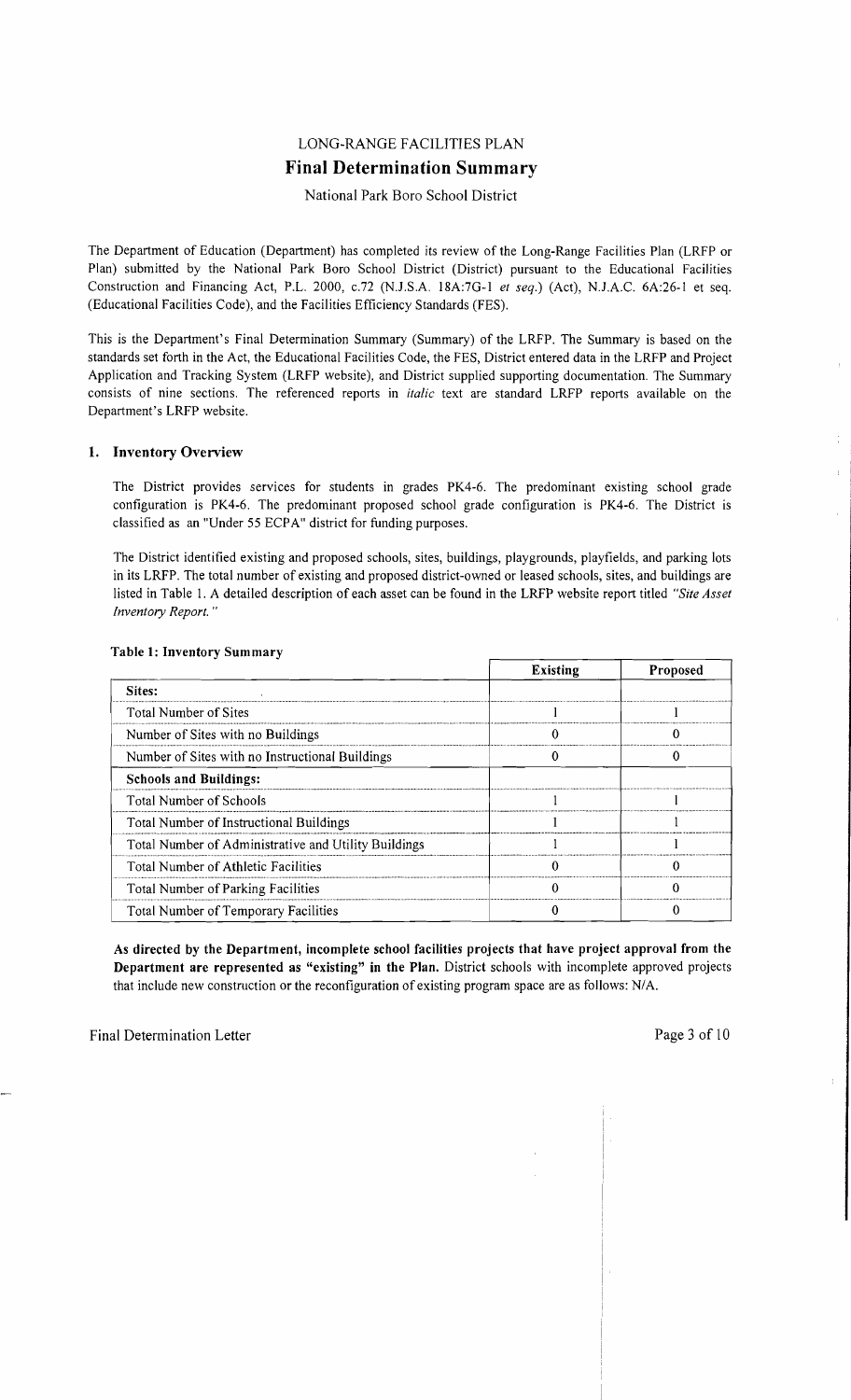Major conclusions are as follows:

- The District is proposing to maintain the existing number of District-owned or leased sites.
- The District is proposing to maintain the existing number of District-owned or operated schools.
- The District is proposing to maintain the existing number of District-owned or leased instructional buildings. The District is proposing to maintain the existing number of District-owned or leased noninstructional buildings.

**FINDINGS** The Department has determined that the proposed inventory is adequate for review of the District's LRFP. However, the LRFP determination does not imply approval of an individual school facilities project listed within the LRFP. The District must submit individual project applications for project approval. If building demolition or replacement is proposed, the District must submit a feasibility study, pursuant to NJ.S.A. l8A:7G-7b, as part of the application for the specific school facilities project.

#### **2. K-12 Enrollments**

The District determined the number of students, or "proposed enrollments," to be accommodated in the LRFP on a district-wide basis and in each school. The District's existing and proposed enrollments for grades K-12 and the cohort-survival projection provided by the Department on the LRFP website are listed in Table 2. Detailed information can be found in the LRFP website report titled *"Enrollment Projection Detail.* " Existing and proposed school enrollments and grade alignments can be found in the report titled *"Enrollment and School Grade Alignment.* " An analysis of preschool enrollments is provided in Section 3.

|                             | <b>Actual Enrollments</b><br>2005 | <b>District Proposed</b><br><b>Enrollments</b> | <b>Department's LRFP</b><br><b>Website Projection</b> |
|-----------------------------|-----------------------------------|------------------------------------------------|-------------------------------------------------------|
| Grades K-5, including SCSE  | 239                               | 239                                            | 231                                                   |
| Grades 6-8, including SCSE  |                                   |                                                |                                                       |
| Grades 9-12, including SCSE |                                   |                                                |                                                       |
| <b>District K-12 Totals</b> | 37.9                              |                                                | 319                                                   |

#### **Table 2: K-12 Enrollment Comparison**

*"SCSE"* = *Self-Contained Special Education* 

Major conclusions are as follows:

- The District did not elect to use the Department's LRFP website projection. Supporting documentation was submitted to the Department as required to justify the proposed enrollments.
- The District is planning for stable enrollments.

**FINDINGS** The Department has determined that the District's proposed enrollments are supportable for review of the District's LRFP. The Department will require a current enrollment projection at the time an application for a school facilities project is submitted incorporating the District's most recent Fall Enrollment Report in order to verify that the LRFP's planned capacity continues to be appropriate for enrollments.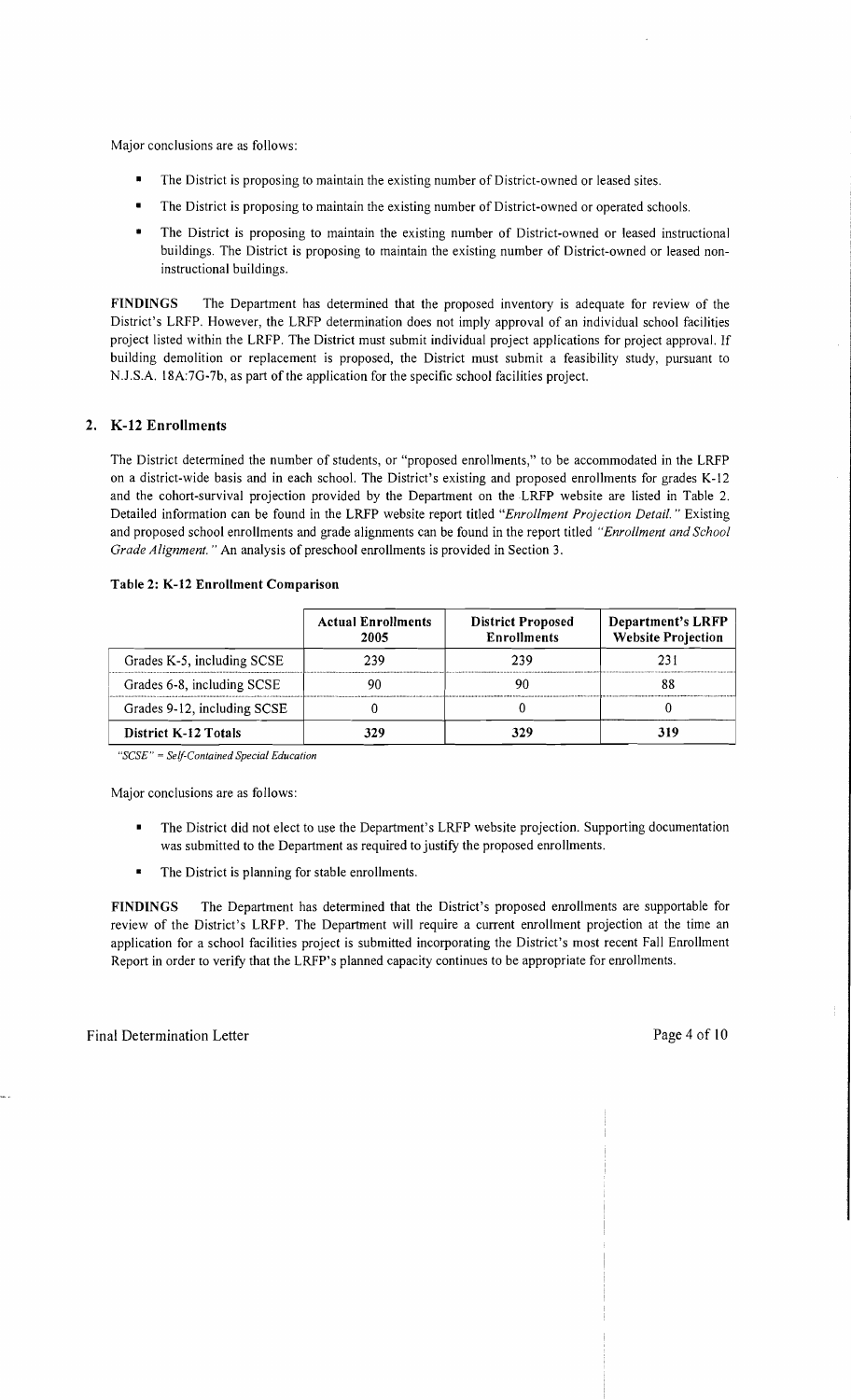### 3. Preschool Enrollments

The District identified the preschool universe for five-year planning purposes. Preschool enrollments include three year oids, if applicable, four year olds, and special education students.

Table 3 summarizes existing and proposed preschool enrollments in District and private provider facilities. Proposed private provider use is based on 2007-08 projections by the Department's Office of Early Childhood.

#### Table 3: Preschool Enrollments

|                          | <b>Total Preschool</b> | <b>District</b> | <b>Private Provider</b> |
|--------------------------|------------------------|-----------------|-------------------------|
| Actual (2005-06)         | 20                     | 20              |                         |
| <b>District Proposed</b> | 20                     | 20              |                         |

Major conclusions are as follows:

- The District does not provide a preschool program for three year olds and a half day preschool program for four year olds.
- The District does not utilize private providers to accommodate preschool students.

FINDINGS The Department has determined that the District-proposed preschool enrollments are adequate for review of the District's LRFP. The Department will require a current enrollment projection at the time an application for a school facilities project is submitted incorporating the District's most recent Fall Enrollment Report and an update on private provider enrollments in order to verify that the LRFP's planned capacity continues to meet District enrollments.

## 4. FES and District Practices Capacity

The proposed room inventories for each school were analyzed to determine whether the LRFP provides adequate capacity for the proposed enrollments. Two capacity calculation methods, called *"FES Capacity"* and *"District Practices Capacity,* " were used to assess existing and proposed school capacity in accordance with the FES and District program delivery practices. A third capacity calculation, called *"Functional Capacity, "*  detennines Unhoused Students and potential State support for school facilities projects. Functional Capacity is analyzed in Section 5 of this Summary.

*• FES Capacity* only assigns capacity to pre-kindergarten *(if district-owned or operated),* kindergarten, general, and self-contained special education classrooms. No other room types are considered to be capacity-generating. Class size is based on the FES and is prorated for classrooms that are sized smaller than FES classrooms. FES Capacity is most accurate for elementary schools, or schools with non-departmentalized programs, in which instruction is "homeroom" based. This capacity calculation may also be accurate for middle schools depending upon the program structure. However, this method usually significantly understates available high school capacity since specialized spaces that are typically provided in lieu of general classrooms are not included in the capacity calculations.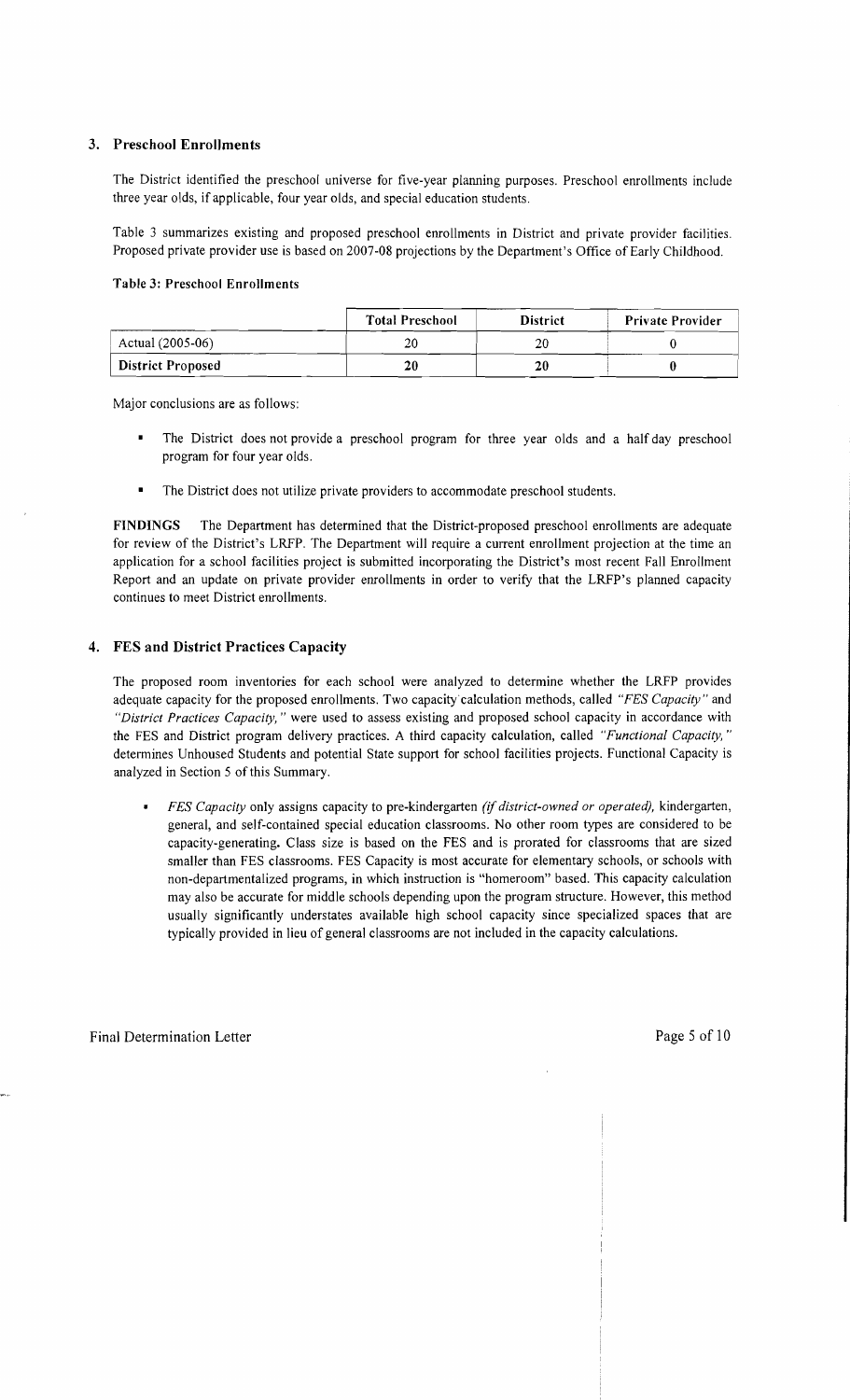$\bullet$ *District Practices Capacity* allows the District to include specialized room types in the capacity calculations and adjust class size to reflect actual practices. This calculation is used to review capacity and enrollment coordination in middle and high schools.

A capacity utilization factor in accordance with the FES is included in both capacity calculations. A 90% capacity utilization rate is applied to classrooms serving grades K-8. An 85% capacity utilization rate is applied to classrooms serving grades 9-12. No capacity utilization factor is applied to preschool classrooms.

Table 4 provides a summary of existing and proposed district-wide capacities. Detailed information can be found in the LRFP website report titled *"FES and District Practices Capacity. "* 

|                                          | <b>Total FES Capacity</b> | <b>Total District Practices Capacity</b> |
|------------------------------------------|---------------------------|------------------------------------------|
| (A) Proposed Enrollments                 | 349                       | 349                                      |
| (B) Existing Capacity                    | 348                       | 373                                      |
| <i>*Existing Capacity Status (B)-(A)</i> | $-0.72$                   |                                          |
| $(C)$ Proposed Capacity                  | 348                       | 373                                      |
| Proposed Capacity Status (C)-(A)*>       | -0.72                     |                                          |

Table 4: FES and District Practices Capacity Summary

\* *Positive numbers signify surplus capacity; negative numbers signify inadequate capacity. Negative values for District Practices capacity are acceptable ijproposed enrollments do not exceed 100% capacity utilization.* 

Major conclusions are as follows:

- The District has appropriately coordinated proposed school capacities and enrollments in the LRFP.
- Adequate justification has been provided by the District if capacity for a school deviates from the proposed enrollments by more than 5%.

FINDINGS The Department has determined that proposed District capacity, in accordance with the proposed enrollments, is adequate for review of the District's LRFP. The Department will require a current enrollment projection at the time an application for a school facilities project is submitted, incorporating the District's most recent Fall Enrollment Report, in order to verify that the LRFP's planned capacity meets the District's updated enrollments.

#### 5. Functional Capacity and Unhoused Students Prior to Proposed Work

*Functional Capacity* was calculated and compared to proposed enrollments to provide a preliminary estimate of Unhoused Students and new construction funding eligibility. Functional Capacity is the adjusted gross square feet of a school building *(total gross square feet minus excluded space)* divided by the minimum area allowance per Full-time Equivalent student for the grade level contained therein. Unhoused Students is the number of students projected to be enrolled in the District that exceeds the Functional Capacity of the District's schools pursuant to N.lA.C. 6A:26-2.2(c).

*"Excluded Square Feet"* in the LRFP Functional Capacity calculation includes (1) square footage exceeding the FES for any pre-kindergarten, kindergarten, general education, or self-contained special education classroom;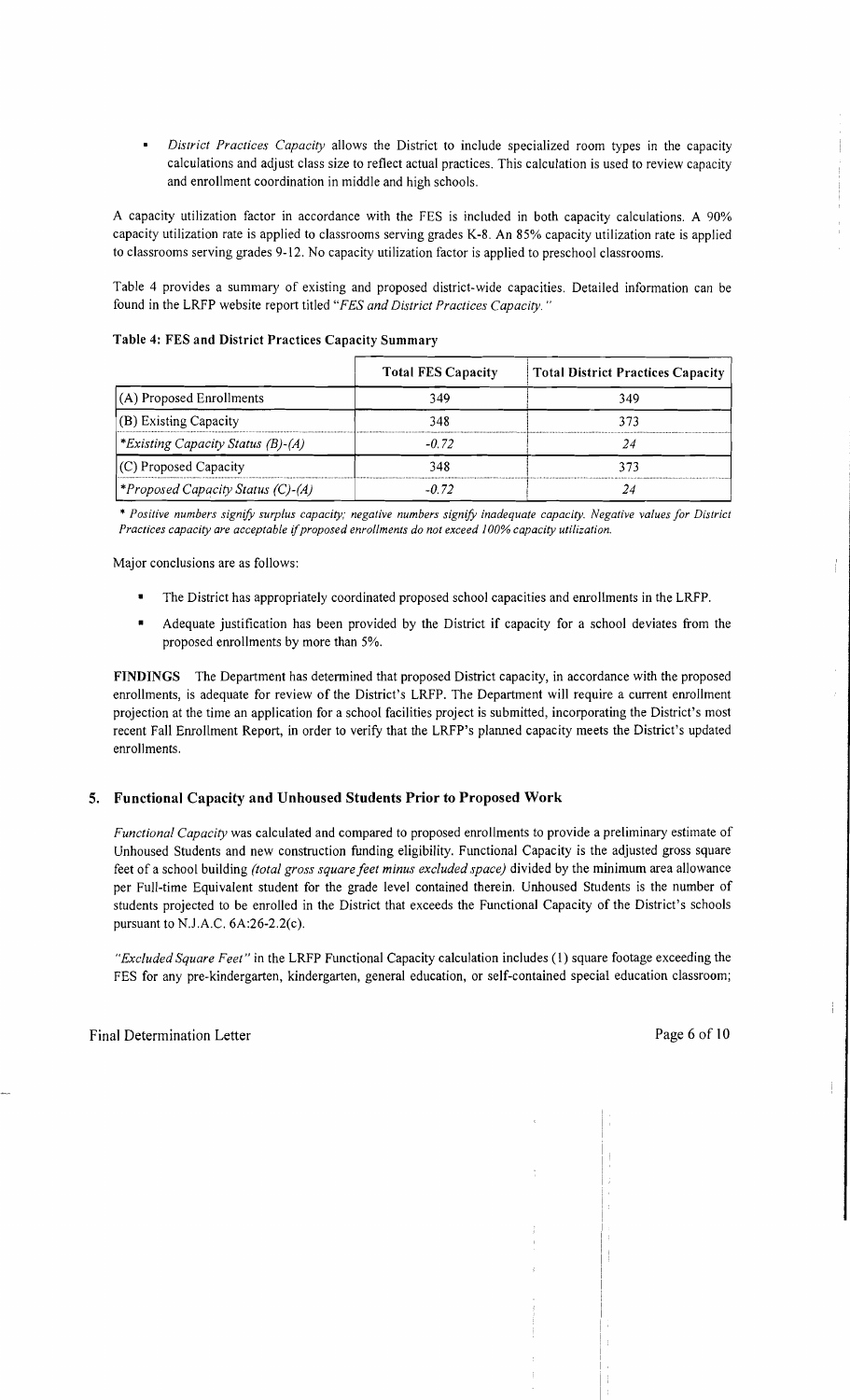(2) grossing factor square footage *(corridors, stairs, mechanical rooms, etc.)* that exceeds the FES allowance, and (3) square feet proposed to be demolished or discontinued from use. Excluded square feet may be revised during the review process for individual school facilities projects.

Table 5 provides a preliminary assessment of Functional Capacity, Unhoused Students, and Estimated Maximum Approved Area for the various grade groups in accordance with the FES. Detailed information concerning the calculation and preliminary excluded square feet can be found in the LRFP website reports titled *"Functional Capacity and Unhoused Students"* and *"Functional Capacity Excluded Square Feet. "* 

|                        |            | В          |           |                |                          |
|------------------------|------------|------------|-----------|----------------|--------------------------|
|                        |            | Estimated  |           | D              | $E = C \times D$         |
|                        | Α          | Existing   | $C = A-B$ | Area           | Estimated Maximum        |
|                        | Proposed   | Functional | Unhoused  | Allowance      | Approved Area for        |
|                        | Enrollment | Capacity   | Students  | (gsf/students) | <b>Unhoused Students</b> |
| Preschool (PK)         | 20         | 22         |           | 125.00         |                          |
| Elementary $(K-5)$     | 239        | 268        | ∩         | 125.00         |                          |
| Middle $(6-8)$         | 90         | 101        | 0         | 134.00         |                          |
| $High(9-12)$           | 0          | 0          | 0         | 151.00         |                          |
| <b>District Totals</b> | 349        | 392        |           |                |                          |

Table 5: Functional Capacity and Unhoused Students Prior to Proposed Work

Major conclusions are as follows:

- The calculations for "Estimated Existing Functional Capacity" do not include school facilities projects that have been approved by the Department but were not under construction or complete at the time of Plan submission.
- The District, based on the preliminary LRFP assessment, does not have Unhoused Students for the following FES grade groups: n/a.
- The District, based on the preliminary LRFP assessment, has Unhoused Students for the following FES grade groups: n/a.
- The District is not proposing to demolish or discontinue the use of existing District-owned instructional space. The Functional Capacity calculation excludes square feet proposed to be demolished or discontinued for the following FES grade groups: n/a..

FINDINGS Functional Capacity and Unhoused Students calculated in the LRFP are preliminary estimates. Justification for square footage in excess of the FES and the determination of additional excluded square feet, Preliminary Eligible Costs (PEC), and Final Eligible Costs (FEC) will be included in the review process for specific school facilities projects. A feasibility study undertaken by the District is required if building demolition or replacement is proposed per N.J.A.C. 6A:26-2.3(b)(10).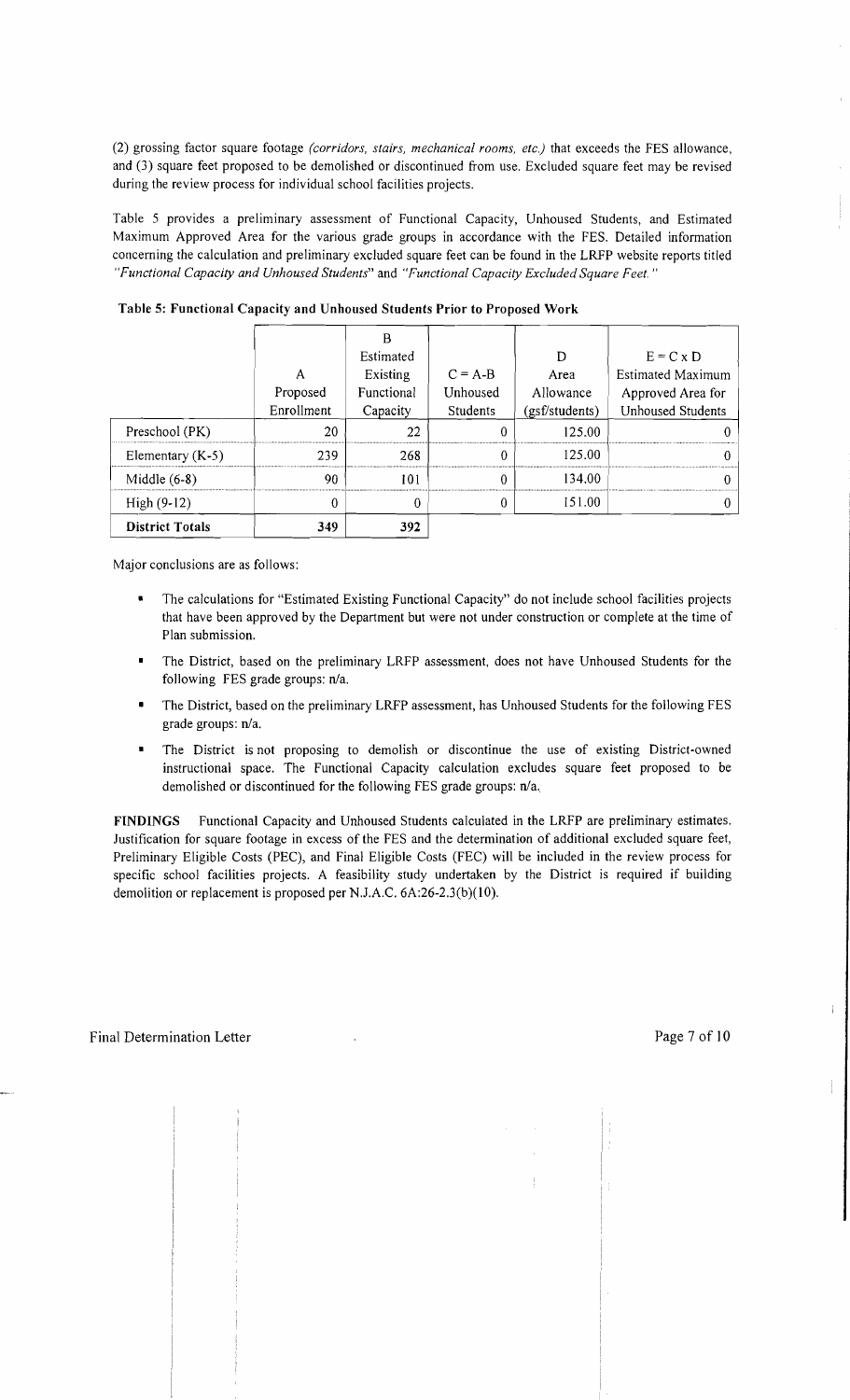## 6. Proposed Work

The District was instructed to review the condition of its facilities and sites and to propose corrective *"system"*  and *"inventory"* actions in its LRFP. *"System"* actions upgrade existing conditions without changing spatial configuration or size. Examples of system actions include new windows, finishes, and mechanical systems. *"Inventory"* actions address space problems by removing, adding, or altering sites, schools, buildings and rooms. Examples of inventory actions include building additions, the reconfiguration of existing walls, or changing room use.

Table 6 summarizes the type of work proposed in the District's LRFP for instructional buildings. Detailed information can be found in the LRFP website reports titled *"Site Asset Inventory," "LRFP Systems Actions Summary,* " *and "LRFP Inventory Actions Summary. "* 

| Type of Work                                                   | Work Included in LRFP |  |  |
|----------------------------------------------------------------|-----------------------|--|--|
| <b>System Upgrades</b>                                         | Yes                   |  |  |
| <b>Inventory Changes</b>                                       |                       |  |  |
| Room Reassignment or Reconfiguration                           |                       |  |  |
| <b>Building Addition</b>                                       |                       |  |  |
| New Building                                                   |                       |  |  |
| Partial or Whole Building Demolition or Discontinuation of Use |                       |  |  |
| New Site                                                       |                       |  |  |

Table 6: Proposed Work for Instructional Building

Major conclusions are as follows:

- The District has proposed system upgrades in one or more instructional buildings.
- The District has not proposed inventory changes, including new construction, in one or more instructional buildings.
- The District has not proposed new construction in lieu of rehabilitation in one or more instructional buildings.

Please note that costs represented in the LRFP are for capital planning purposes only. Estimated costs are not intended to represent preliminary eligible costs or fmal eligible costs of approved school facilities projects.

The Act (NJ.S.A. 18A:7G-7b) provides that all school facilities shall be deemed suitable for rehabilitation unless a pre-construction evaluation undertaken by the District demonstrates to the satisfaction of the Commissioner that the structure might pose a risk to the safety of the occupants even after rehabilitation or that rehabilitation is not cost-effective. Pursuant to NJ.A.C. 6A:26-2.3(b)(IO), the Commissioner may identify school facilities for which new construction is proposed in lieu of rehabilitation for which it appears from the information presented that new construction is justified, provided, however, that for such school facilities so identified, the District must submit a feasibility study as part of the application for the specific school facilities project. The cost of each proposed building replacement is compared to the cost of additions or rehabilitation required to eliminate health and safety deficiencies and to achieve the District's programmatic model.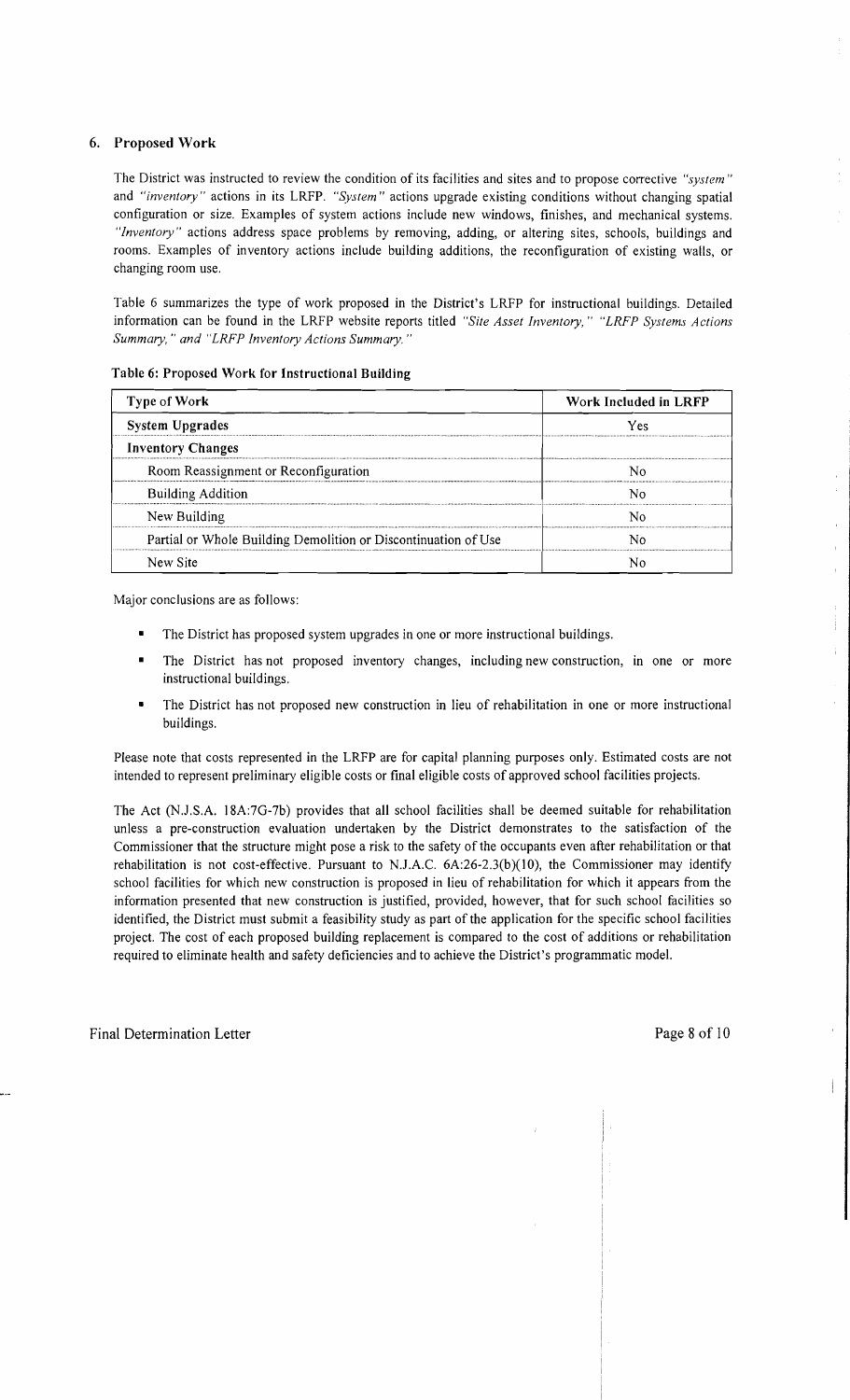Facilities used for non-instructional or non-educational purposes are ineligible for State support under the Act. However, projects for such facilities shall be reviewed by the Department to determine whether they are consistent with the District's LRFP and whether the facility, if it is to house students (full or part time) conforms to educational adequacy requirements. These projects shall conform to all applicable statutes and regulations.

FINDINGS The Department has determined that the proposed work is adequate for review of the District's LRFP. However, Department approval of proposed work in the LRFP does not imply that the District may proceed with a school facilities project. The District must submit individual project applications with cost estimates for Department project approval. Both school facilities project approval and other capital project review require consistency with the District's approved LRFP.

### 7. Functional Capacity and Unhoused Students After Completion of Proposed Work

The *Functional Capacity* of the District's schools *after* completion of the work proposed in the LRFP was calculated to highlight any remaining Unhoused Students.

Table 7 provides a preliminary assessment of Unhoused Students and Estimated Remaining Maximum Area after completion of new construction proposed in the LRFP, if applicable. Detailed information concerning the calculation can be found in the website report titled *"Functional Capacity and Unhoused Students."* 

|                        | Estimated<br>Maximum<br>Approved Area<br>for Unhoused | Total New  | Proposed<br>Functional<br>Capacity after | Unhoused<br>Students after | Estimated<br>Maximum Area<br>for Unhoused<br><b>Students</b> |
|------------------------|-------------------------------------------------------|------------|------------------------------------------|----------------------------|--------------------------------------------------------------|
|                        | <b>Students</b>                                       | <b>GSF</b> | Construction                             | Construction               | Remaining                                                    |
| Preschool (PK)         |                                                       |            | 22                                       |                            |                                                              |
| Elementary $(K-5)$     |                                                       |            | 268                                      |                            |                                                              |
| Middle $(6-8)$         |                                                       |            | 101                                      |                            |                                                              |
| $High (9-12)$          |                                                       |            |                                          |                            |                                                              |
| <b>District Totals</b> |                                                       |            | 392                                      |                            |                                                              |

Table 7: Functional Capacity and Unhoused Students After Completion of Proposed Work

Major conclusions are as follows:

- New construction is proposed for the following grade groups:  $n/a$ .
- Proposed new construction exceeds the estimated maximum area allowance for Unhoused Students prior to the completion of the proposed work for the following grade groups:  $n/a$ .
- The District, based on the preliminary LRFP assessment, will not have Unhoused Students after completion of the proposed LRFP work for the following grade groups: Grades PK, K-5, 6-8.